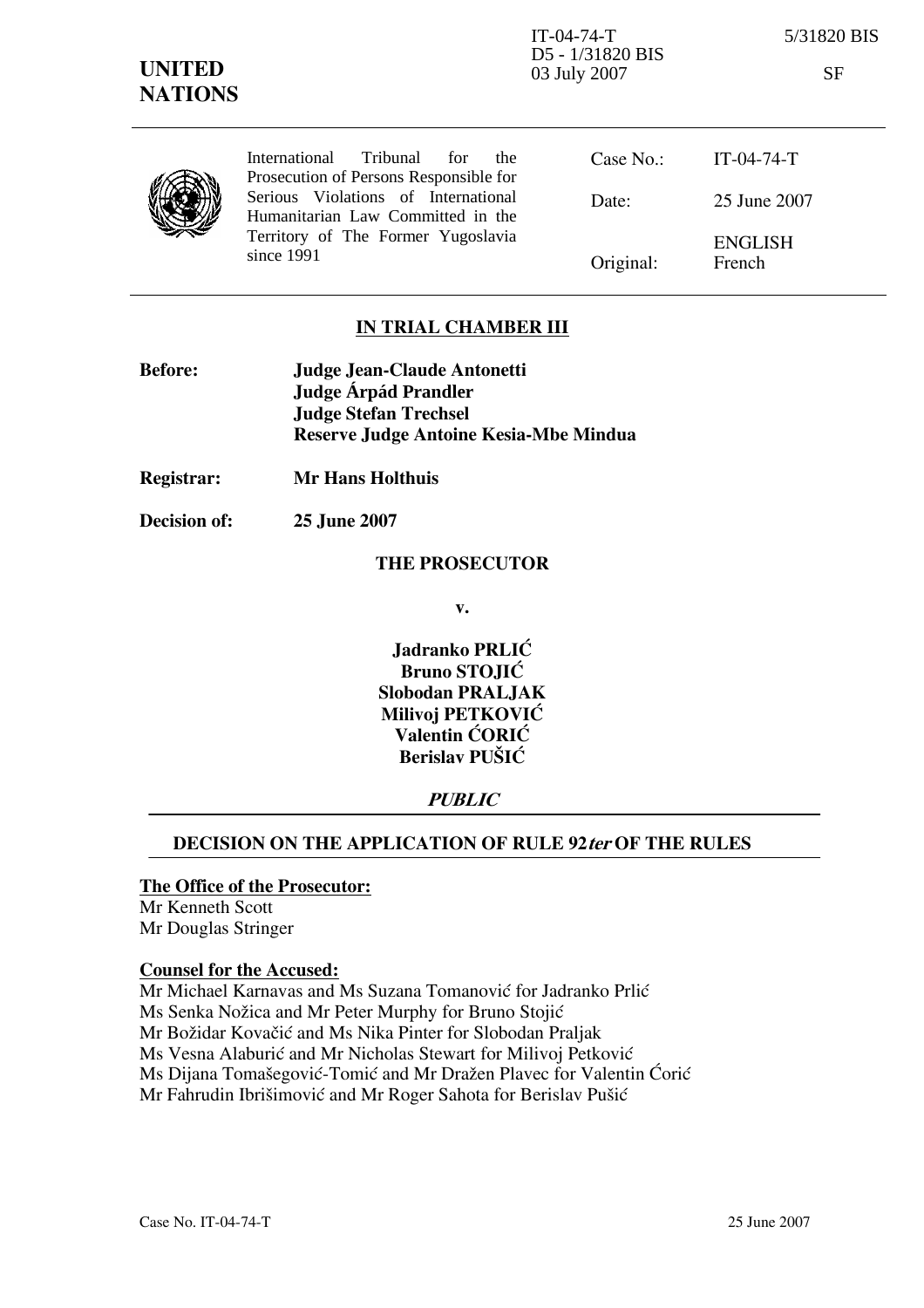TRIAL CHAMBER III ("Chamber") of the International Tribunal for the Prosecution of Persons Responsible for Serious Violations of International Humanitarian Law Committed in the Territory of the Former Yugoslavia since 1991 ("Tribunal");

NOTING the recent discussions held by the Parties at the hearings of 11, 12 and 18 June 2007 regarding the application of Rule 92ter of the Rules of Procedure and Evidence ("Rules"),

CONSIDERING that the Chamber considers it necessary to present in writing the common practice applied in this Chamber regarding the application of Rule 92 ter of the Rules and to clarify some points for the future,

CONSIDERING that pursuant to Rule 92 ter of the Rules, a Trial Chamber may admit, in whole or in part, the evidence of a witness in the form of a written statement or transcript of evidence given by a witness provided that the witness is present in court, that he is available for cross-examination and any questioning by the Judges, and that he attests that the written statement or transcript accurately reflects his declaration and what he would say if examined,

CONSIDERING that the main objective of Rule 92 ter is to ensure an effective and expeditious trial while respecting the rights of the Accused,

CONSIDERING that, following the adoption of Rule 92 ter, the Chamber encouraged the Office of the Prosecutor ("Prosecution") to apply this Rules in the presentation of its evidence and developed a now common practice for its application,

CONSIDERING that, in accordance with this practice, once a witness has confirmed that a written statement accurately reflects his declaration and what he would say if examined, the Prosecution may ask the witness questions in order to clarify some points mentioned in the written statement,

CONSIDERING, moreover, that the Prosecution may also interrogate a witness about some points that are not mentioned in the written statement but were raised during the proofing of the witness,

CONSIDERING, however, that such practice must respect the conditions stipulated in the Chamber's oral decisions of 3 July 2006<sup>2</sup> and 24 August 2006,<sup>3</sup> whereby the Prosecution must inform the Defence and the Chamber about this as soon as possible, by any technical means, so that the Defence may prepare itself appropriately for the cross-examination and that the Chamber may render fully informed decisions on the objections that the Defence might raise in this connection, if so required,

CONSIDERING that this Rule was motivated by the need to limit to a maximum the Prosecution's examination of a witness about the issues mentioned in summaries compiled in accordance with Rule 65 ter of the Rules,

CONSIDERING, moreover, that in conformity with the established practice, the Prosecution may present to a witness documents on the authenticity, relevance and probative value of which the witness is able to give evidence, and may interrogate the witness about these documents in court,

 $\overline{a}$ 

<sup>&</sup>lt;sup>1</sup> See the French transcripts of the hearing ("Court Transcript in French ("T(F)"), pp. 19792-19802, 19937-19953 and 19964-19974.

 $2 \text{ T(F)}$  pp. 4246-4250.

 $3 \text{ T(F)}$  pp. 5502-5504.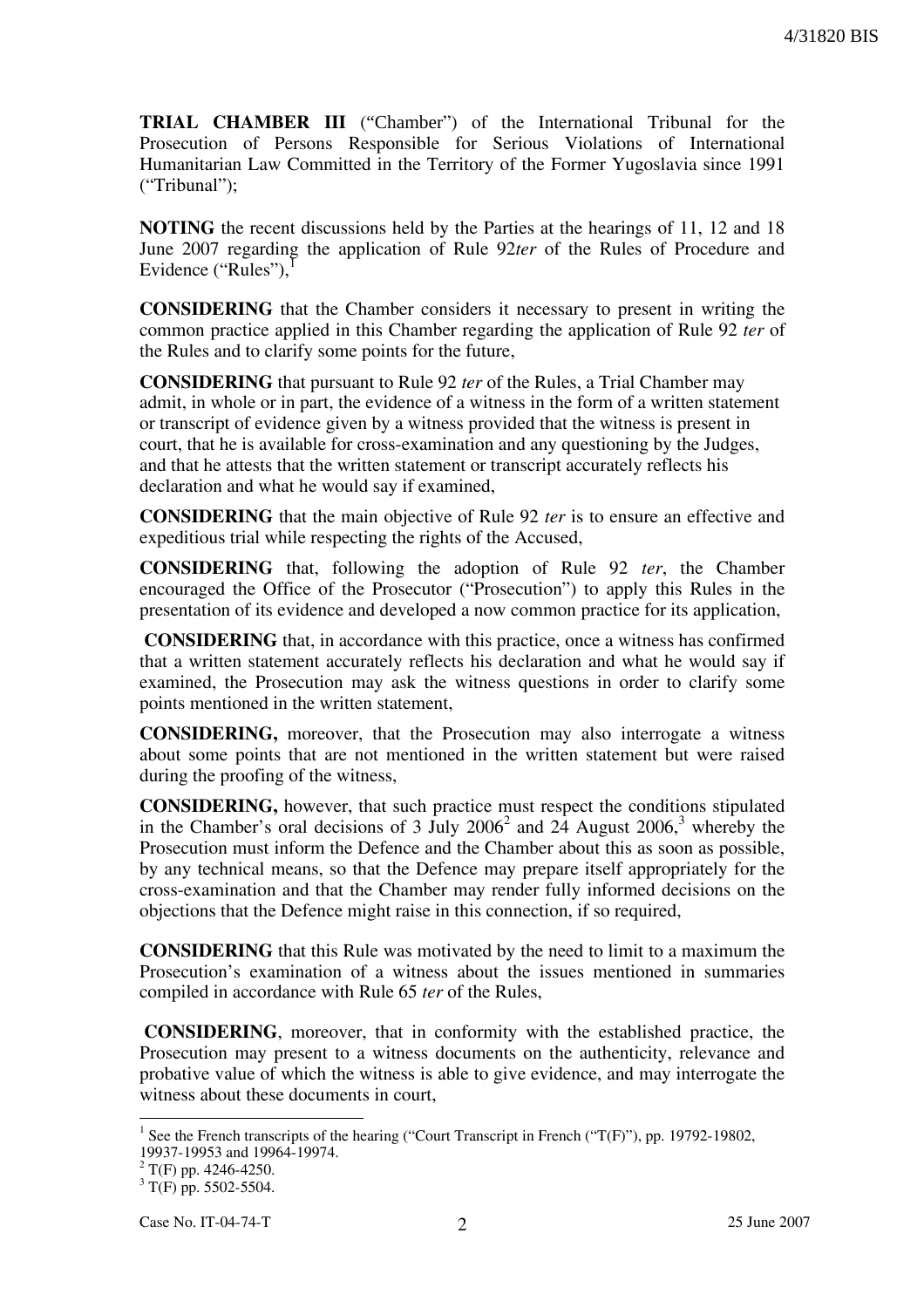CONSIDERING that in order to do so, the Prosecution must respect the conditions stipulated in the Chamber's oral decisions of 3 July  $2006<sup>4</sup>$ , 21 August  $2006<sup>5</sup>$  and 13 November 2006<sup>6</sup> and in the Chamber's written decision on the admission of evidence of 13 July 2006.<sup>7</sup>

CONSIDERING, consequently, that in conformity with the oral decision of 3 July 2006 and the written one of 3 July 2006, the Prosecution must disclose to the Defence the documents that it wishes to present as part of the witness evidence two weeks prior to the appearance of this witness in one of the official languages of the Tribunal and in the language of the Accused,

CONSIDERING, moreover, that pursuant to the oral decision of 21 August 2006, the Prosecution must, as a general rule, disclose to the Defence only the documents featuring on a list compiled pursuant to Rule 65 ter and that, should the Prosecution wish to present a document that is not included in this list, it should inform the Chamber about this, giving the basic grounds for which this document is pertinent to the case and justifying the belated disclosure of this document to the Defence, as well as the reason(s) for which the document was not included in the 65 ter list in the first place,

CONSIDERING that, in its oral decision of 13 November 2006, the Chamber allowed for the possibility that witness proofing may cause the Prosecution to amend the exhibit list which it had submitted to the Defence two weeks prior to the appearance of a witness in order to add or remove the documents that it wishes to present to the witness in court,

CONSIDERING, however, that such practice must respect the condition stipulated in the oral decision of 13 November 2006, whereby the Prosecution must inform the Defence and the Chamber about this as soon as possible,

CONSIDERING that the Chamber has noted an increasing tendency on the part of the Prosecution to ask additional questions regarding points mentioned in the written statement and that, although it is not opposed to this tendency, the Chamber invites the Prosecution henceforth to inform the Defence and the Chamber, as far and as soon as possible, by any technical means, the parts of a written statement about which it wishes to ask additional questions,

CONSIDERING, finally, that the Chamber has also observed another new practice by the Prosecution to introduce documents by means of a witness written statement without these documents being discussed in court,

CONSIDERING that in this way, within the scope of applying Rule 92 ter, the Prosecution recently submitted a written statement in which the witness claims that 14 documents annexed to it are an integral part of his written statement and that his previous written statements given before the Office of the Prosecutor comment on these documents,<sup>8</sup>

 4 T(F) pp. 4246-4250.

 $5 \text{ T(F)}$  pp. 5167-5168.

 $6$  T(F) pp. 9975-9977.

<sup>&</sup>lt;sup>7</sup> Decision on Admission of Evidence of 13 July 2006, 13 July 2006.

<sup>&</sup>lt;sup>8</sup> See P 10071 (Zlatan Buljko's written statement of 15 May 2007).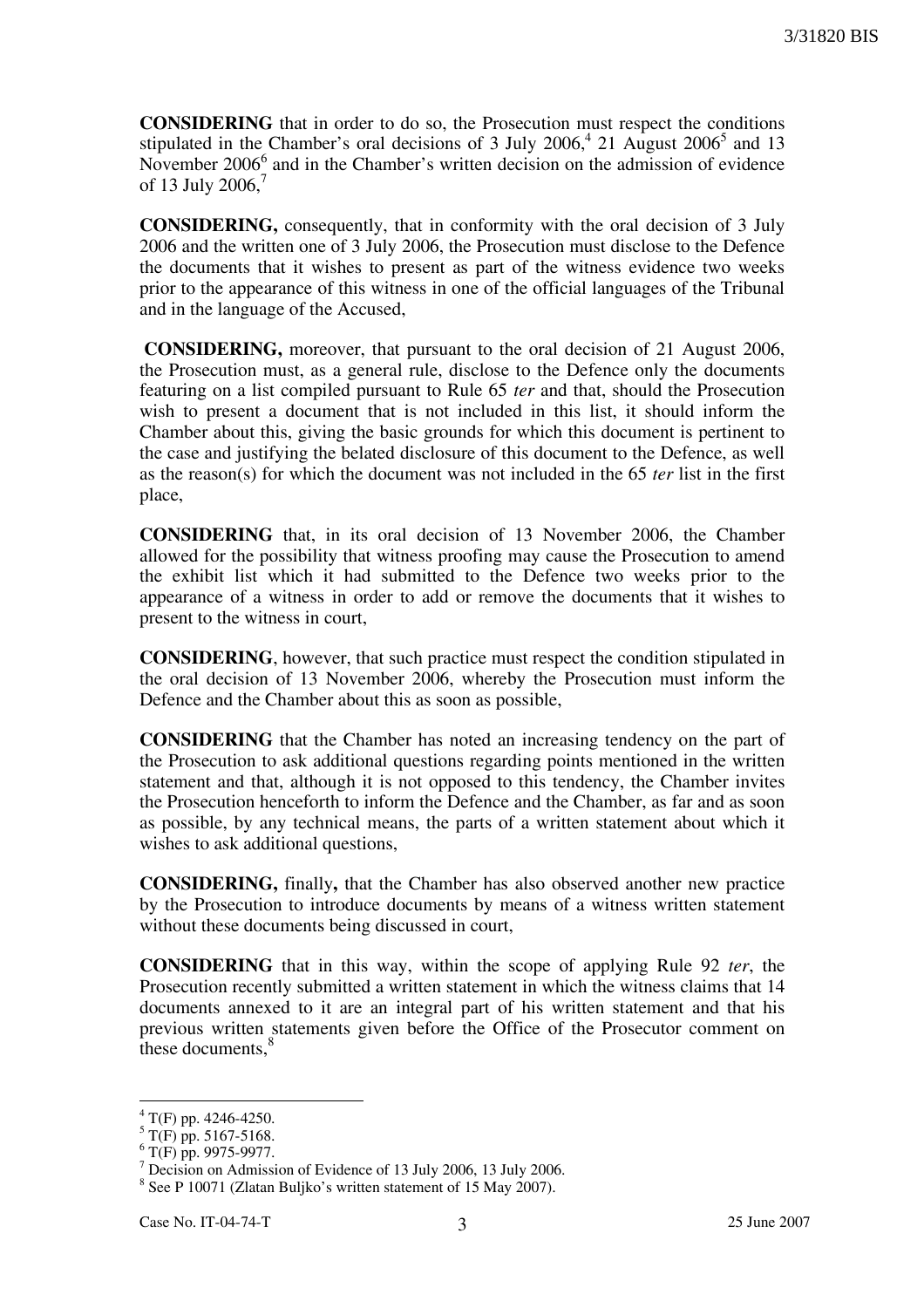CONSIDERING that, through such procedure, the content of these documents was introduced as evidence without fulfilling the conditions for the admission of documents stipulated in the decisions of 13 July 2006 and 29 November  $2006<sup>9</sup>$ 

CONSIDERING that in order to avoid any possible misunderstanding and, where appropriate, the Chamber recalls that a Party wishing to tender a document into evidence should do it, as a rule, through a witness which can testify to its authenticity, relevance and probative value, and that this document should be presented to the witness in court, unless the Prosecution decides to present this document through a written request in conformity to guideline 6 cited in the Chamber's decision of 29 November 2006,

CONSIDERING, consequently, that there can be no question of opening a third "avenue" for the admission of documents through written statements submitted pursuant to Rule 92 ter of the Rules,

CONSIDERING that the Chamber will continue to examine the previous conditions for the application of Rule 92 ter of the Rules on a case by case basis,

## FOR THE FOREGOING REASONS,

PURSUANT TO Rules 54 and 92 ter of the Rules,

RECALLS the Chamber's oral decisions of 3 July 2006, 21 August 2006, 24 August 2006 and the Chamber's written decision on the admission of evidence of 13 July 2006 and 29 November 2006,

AFFIRMS that the principles mentioned in the above-cited decisions apply, respectively to additional questions put and to documents presented to witnesses called to appear in application of Rule 92 ter, AND

INVITES the Prosecution to inform the Defence and the Chamber, as far and as soon as possible, by any technical means, about which parts of a written statement it intends to ask additional questions.

Judge Antonetti appends a separate opinion as regards the present decision.

Done in English and in French, the French version being authoritative.

/signed/

\_\_\_\_\_\_\_\_\_\_\_\_\_\_\_\_\_\_\_\_\_\_\_ Judge Jean-Claude Antonetti Presiding Judge

Done this twenty-fifth day of June 2007

<sup>&</sup>lt;sup>9</sup> Decision amending the decision on the admission of evidence dated 13 July 2006, 29 November 2007.